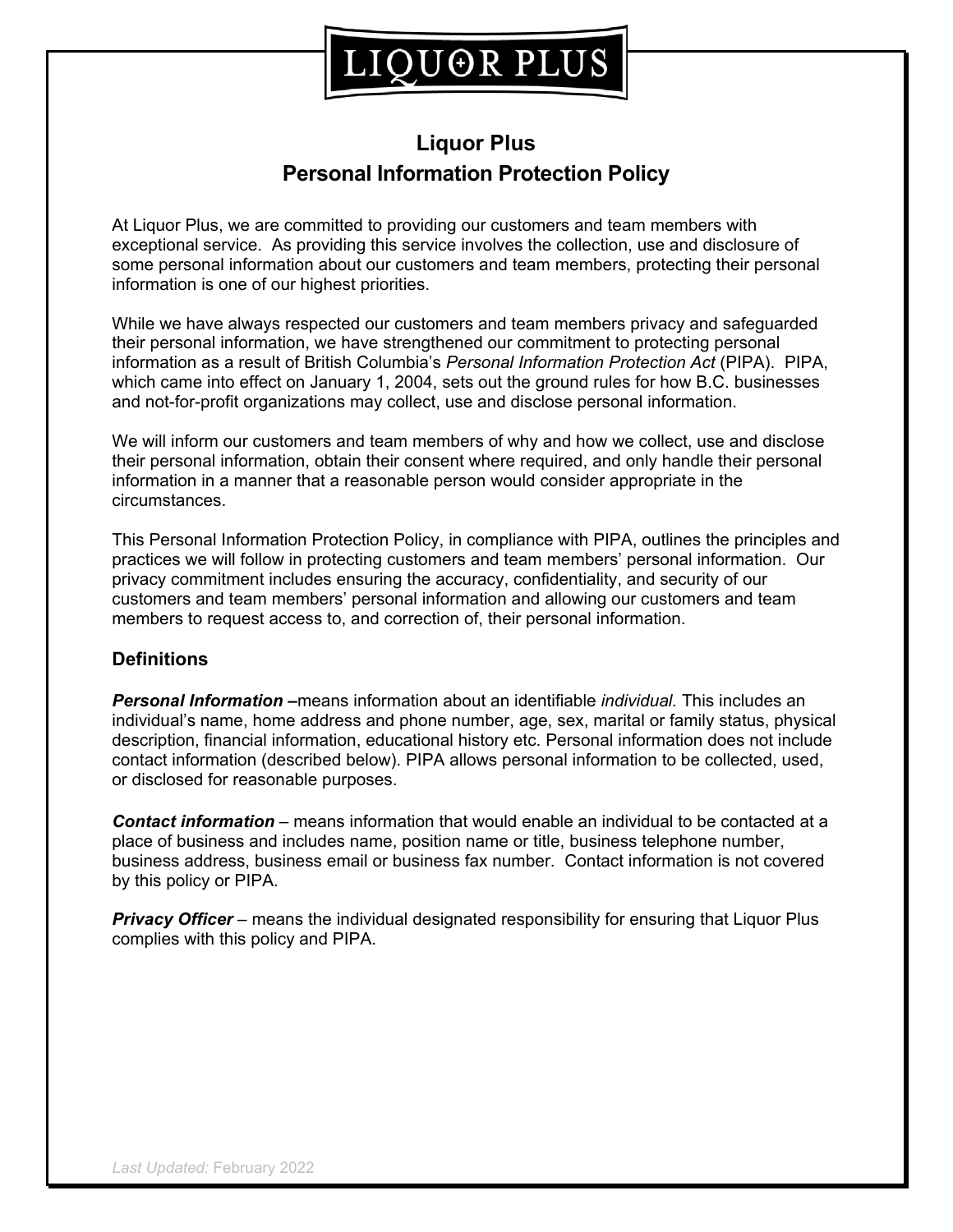### *Policy 1 – Collecting Personal Information*

- 1.1 Unless the purposes for collecting personal information are obvious and the customer or team member voluntarily provides their personal information for those purposes, we will communicate the purposes for which personal information is being collected, either orally or in writing, before or at the time of collection.
- 1.2 We will only collect customers and team member information that is necessary to fulfill the following purposes:
	- To verify age and/or identity, we may collect your name, home address, home telephone number, and birth date.
	- To deliver requested products and services such as delivery, in store shopping, and the loyalty program, we may collect your name, address, email address, date of birth, and home phone number.
	- To meet regulatory requirements, we may collect information regarding your date of birth to ensure you are the legal drinking age in B.C.
	- To prevent theft and to protect the safety of our staff and customers, we may record your physical identity through in-store video surveillance (see Policy 8).

### *Policy 2 – Consent*

- 2.1 We will obtain customers and team members' consent to collect, use or disclose personal information (except where, as noted below, we are authorized to do so without consent).
- 2.2 Consent can be provided verbally or in writing, or it can be implied where the purpose for collecting using or disclosing the personal information would be considered obvious and the customers or team member voluntarily provides personal information for that purpose.
- 2.3 Consent may also be implied where a customer or team member is given notice and a reasonable opportunity to opt-out of his or her personal information being used for marketing information and the customers and team members does not opt-out.
- 2.4 Subject to certain exceptions (e.g., the personal information is necessary to provide the service or product, or the withdrawal of consent would frustrate the performance of a legal obligation), customers and team members can withhold or withdraw their consent for Liquor Plus to use their personal information in certain ways. A customers and team members decision to withhold or withdraw their consent to certain uses of personal information may restrict our ability to provide a particular service or product. If so, we will explain the situation to assist the customers and team members in making the decision.
- 2.5 We may collect, use or disclose personal information without the customers and team members knowledge or consent in the following limited circumstances:
	- When a treaty requires or allows for disclosure without consent and the treaty is made under an Act or Regulation of British Columbia or Canada.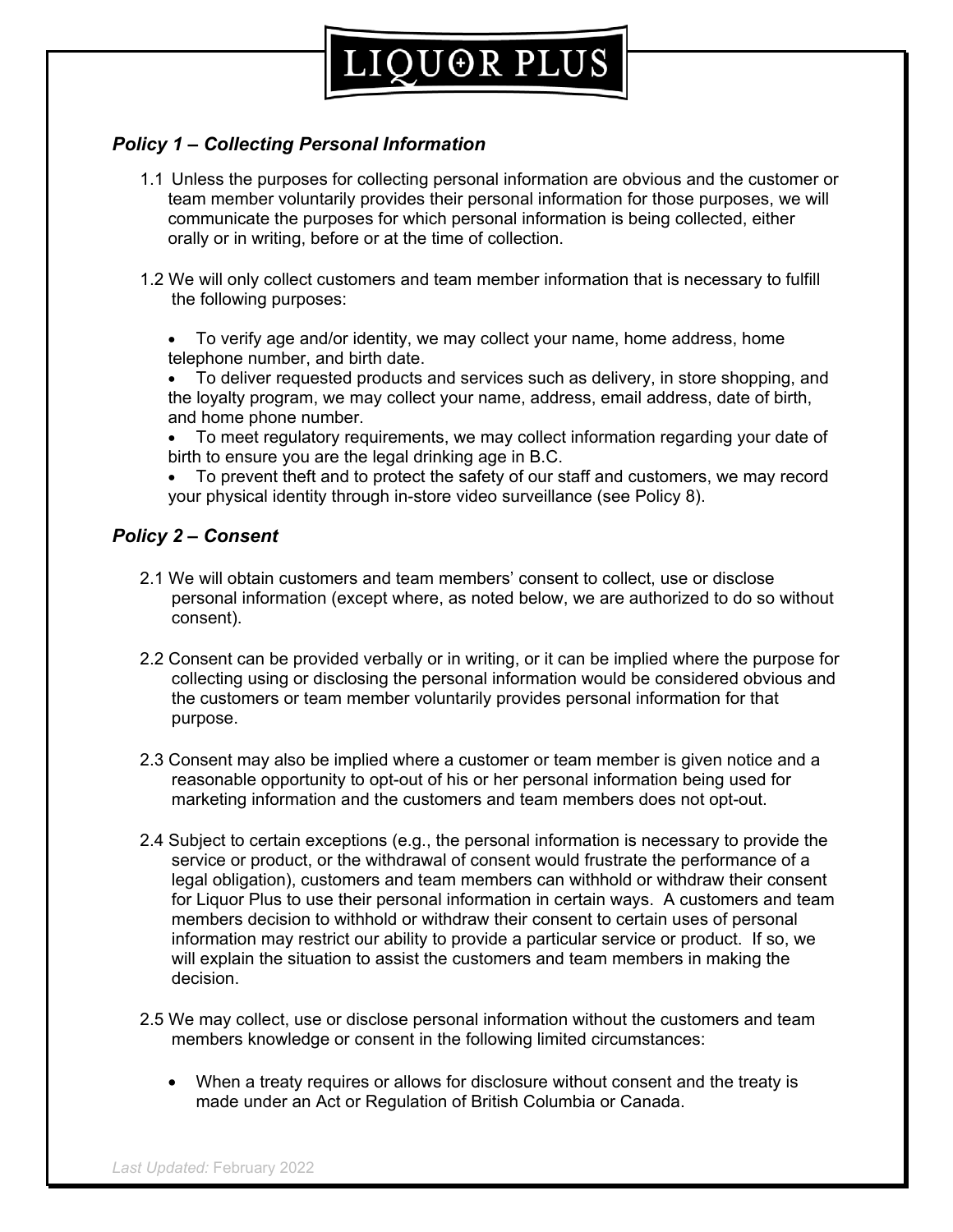# LIQUOR PLUS

- When the disclosure is necessary to comply with a subpoena, warrant, or order by a court or other agency with jurisdiction to compel the production of personal information; for example, Liquor Plus may disclose personal information without consent when a court order is served on the organization.
- When the disclosure is to a public body or law enforcement agency in Canada to assist an investigation of an offence under the laws of Canada or a province of Canada; for example, disclosing personal information to WorkSafe BC to carry out an investigation of a workplace accident.
- When the information is disclosed to respond to an emergency that threatens the health or safety of an individual or the public, and if notice of the disclosure is mailed to the last known address of the individual to whom the personal information relates. For example, if an individual makes a serious threat against another person, the information may be disclosed to prevent the person from harm.
- When disclosure is needed to contact next of kin or an emergency contact of an injured, ill, or deceased individual.
- When the disclosure is to a lawyer representing Liquor Plus.
- On behalf of another organization in order to carry out work for that organization if the individual has already consented to the disclosure of the personal information, and provided that the disclosure is consistent with the purpose for which the personal information was originally collected.
- When the disclosure is to another organization, individual, or public body, if the information was collected for the purpose of providing legal services or other services to a third party and the disclosure is necessary.

#### *Policy 3 – Using and Disclosing Personal Information*

- 3.1 We will only use or disclose customer or team member personal information where necessary to fulfill the purposes identified at the time of collection, or for a purpose reasonably related to those purposes such as:
	- To provide an individual with a product or service or to evaluate whether an individual is eligible for a benefit
	- Providing information when lawfully requested to a governmental body, such as the CRA
- 3.2 We will not use or disclose customer or team member personal information for any additional purpose unless we obtain consent to do so.
- 3.3 We will not sell customer or team member lists or personal information to other parties.

#### *Policy 4 – Retaining Personal Information*

4.1 If we use customer's personal information to make a decision that directly affects the customer, we will retain that personal information for at least one year so that the customer has a reasonable opportunity to request access to it.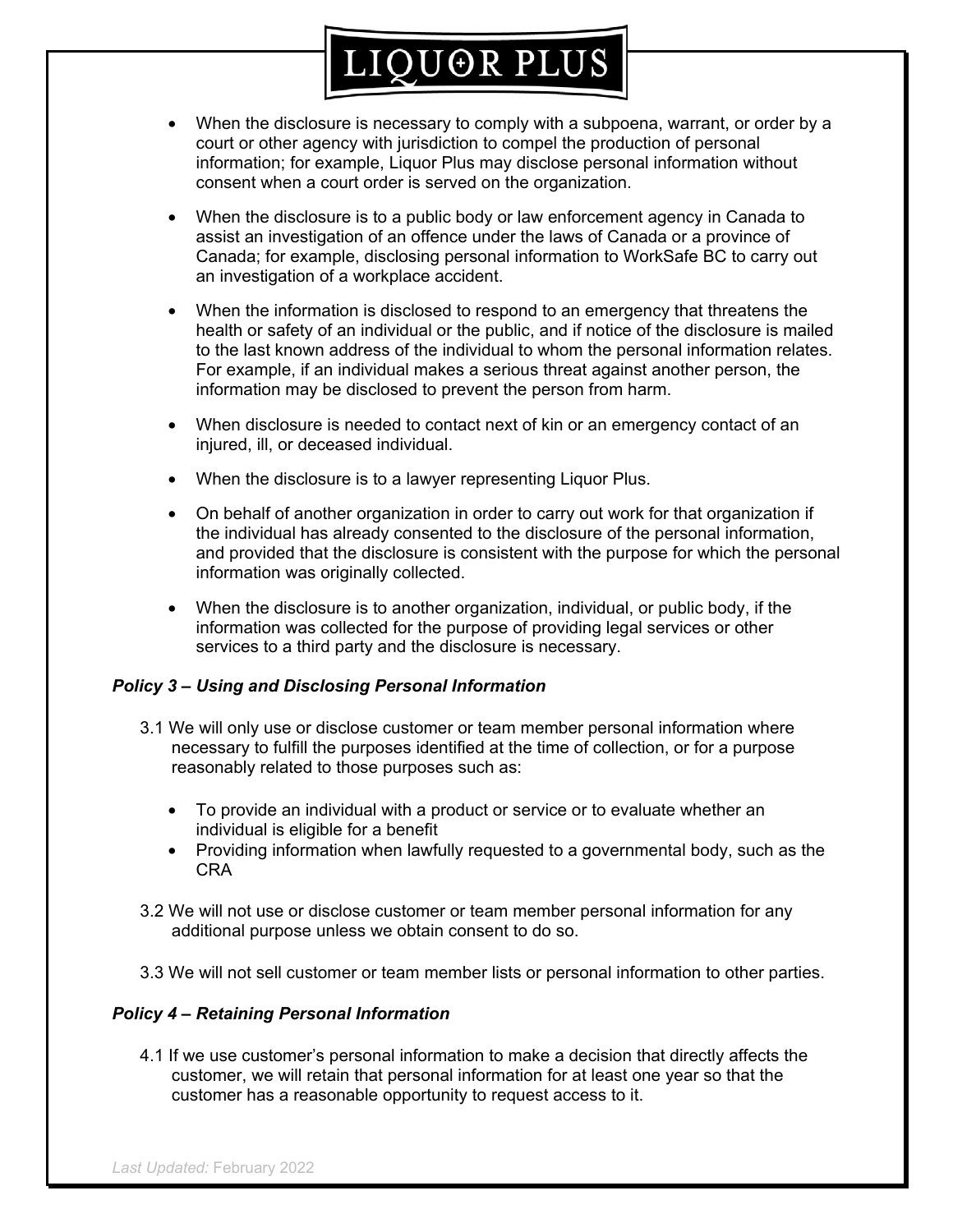

- 4.2 Subject to policy 4.1, we will retain customer personal information only as long as necessary to fulfill the identified purposes or a legal or business purpose.
- 4.3 We will retain team member personal information for no less than four years after the record is created, pursuant to the *BC Employment Standards Act.*

#### *Policy 5 – Ensuring Accuracy of Personal Information*

- 5.1 We will make reasonable efforts to ensure that customer or team member personal information is accurate and complete where it may be used to make a decision about the customer or team member, or disclosed to another organization.
- 5.2 Customers or team members may request correction to their personal information in order to ensure its accuracy and completeness. A request to correct personal information must be made in writing and provide sufficient detail to identify the personal information and the correction being sought.
- 5.3 If the personal information is demonstrated to be inaccurate or incomplete, we will correct the information as required and send the corrected information to any organization to which we disclosed the personal information in the previous year. If the correction is not made, we will note the customer or team members' correction request in the file.

#### *Policy 6 – Securing Personal Information*

- 6.1 We are committed to ensuring the security of customer and team member personal information in order to protect it from unauthorized access, collection, use, disclosure, copying, modification or disposal or similar risks.
- 6.2 The following security measures will be followed to ensure that customer and team member personal information is appropriately protected:
	- Use of locked filing cabinets
	- Restricting access to personal information as appropriate (i.e., only those that have a valid need to know will have access)
	- The use of user IDs, passwords, encryption, firewalls, and other technology to ensure privacy and security of data
- 6.3 We will use appropriate security measures when destroying customer or team member personal information such as deleting electronically stored information and shredding documents that contain customer or team member personal information.
- 6.4 We will continually review and update our security policies and controls as technology changes to ensure ongoing personal information security.

#### *Policy 7 – Providing Customers and Team Members Access to Personal Information*

 7.1 Customers and team members have a right to access their personal information, subject to limited exceptions: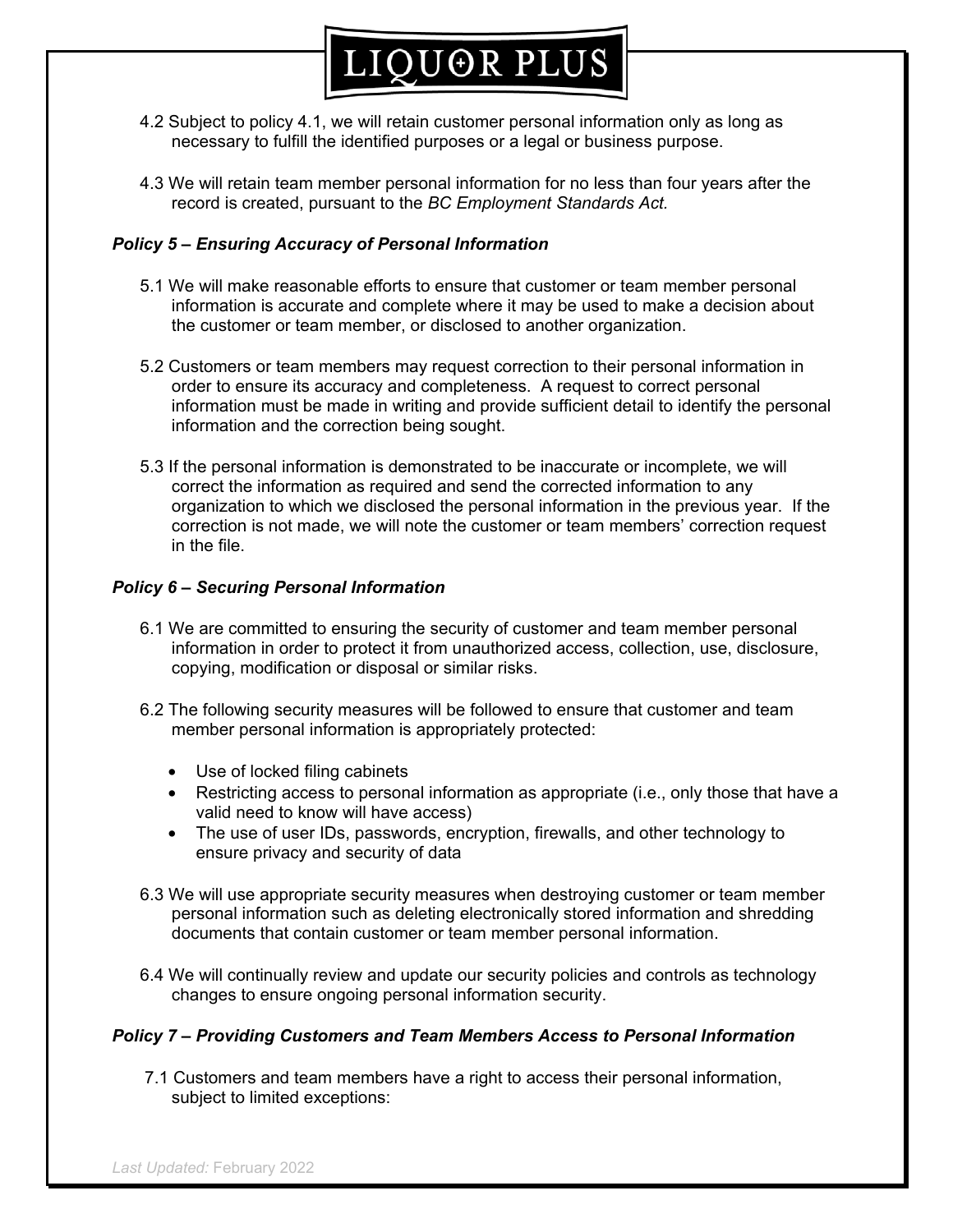

- The information is provided by solicitor-client privilege
- The disclosure of the information would reveal confidential information that, if disclosed, could, in the opinion of a reasonable person, harm the competitive position of the organization
- The information was collected or disclosed without consent, as allowed under sections 12 or 18 of PIPA, for the purposes of an investigation and the investigation and associated proceedings and appeals have not been completed
- The information was collected or created by a mediator or arbitrator in the conduct of a mediation or arbitration for which he or she was appointed to act under a collective agreement, under an enactment, or by a court
- The information is in a document that is subject to a solicitor's lien

7.2 Liquor Plus will not disclose personal information and other information under the following circumstances:

- The disclosure could reasonably be expected to threaten the safety or physical or mental health of an individual other than the individual that made the request;
- The disclosure can reasonably be expected to cause immediate or grave harm to the safety or to the physical or mental health of the individual who made the request;
- The disclosure would reveal personal information about another individual;
- The disclosure would reveal the identity of an individual who has provided personal information about another individual and has not consented to disclosure of their identity;

If any of the information in a document meets the criteria in policies 7.2, that information must be removed (severed) and the remaining information will be given to the applicant.

- 7.2 A request to access personal information must be made in writing and provide sufficient detail to identify the personal information being sought. A request to access personal information should be forwarded to the Privacy Officer.
- 7.3 An applicant may ask to see the information or receive a copy of it. Applicants do not have to say why they are asking for the information.
- 7.4 Upon request, we will also tell customers and team members how we use their personal information and to whom it has been disclosed if applicable.
- 7.5 We will make the requested information available within 30 business days, or provide written notice of an extension where additional time is required to fulfill the request.
- 7.6 If a request is refused in full or in part, we will notify the customer or team member in writing, providing the reasons for refusal and the recourse available to the customer or team member.

#### *Policy 8 – Video Surveillance*

8.1 To protect from theft as well as to protect the safety of our customers and team members, Liquor Plus has video surveillance monitoring in place 24 hour per day, 7 days per week.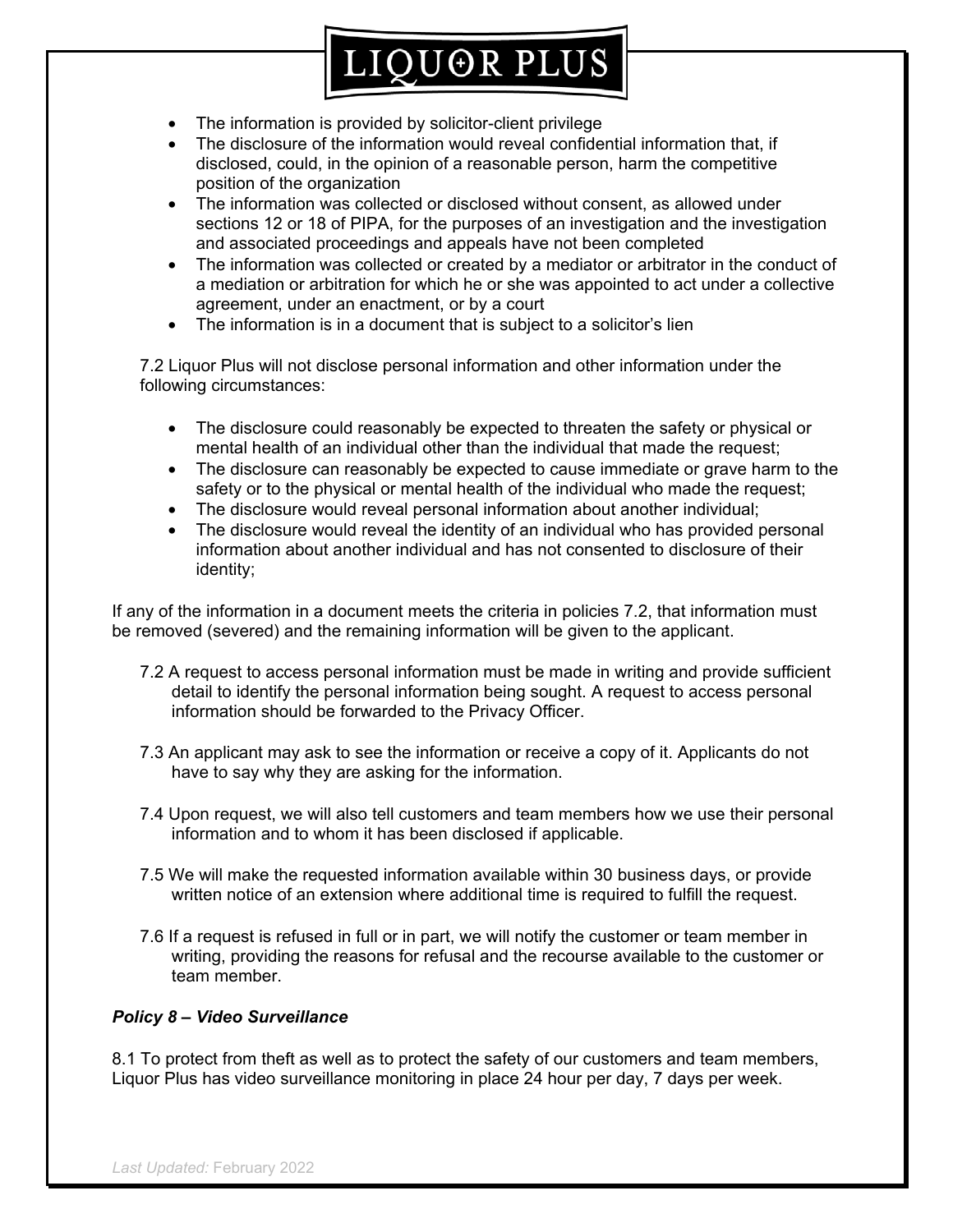# LIQUOR PLUS

8.2 Access to video surveillance recordings is limited to authorized Liquor Plus store and Company management. Recordings will only be reviewed by these individuals to investigate a significant security or safety incident, such as criminal activity. Recordings may be shared with law enforcement if necessary.

8.3 Surveillance recordings are retained securely behind password protected computers for 3 weeks. Recordings that are not needed for further review (due to circumstances in 8.2) are securely destroyed after 3 weeks by deletion of any electronically stored information.

8.4 Customers and team members are aware of recordings by surveillance notices posted at the front of each store.

8.5 In the event of a breach of surveillance information, Liquor Plus will follow the steps in policy 9.

#### *Policy 9 – Privacy Breaches*

9.1 A privacy breach occurs when there is unauthorized access to or collection, use, disclosure, or disposal of personal information. In the case of a breach of customer or team member information, Liquor Plus will:

- Take immediate steps to contain the breach, which could include stopping the unauthorized practice, recovering records, or correcting a weakness in security
- Evaluate the risks of the breach, including the personal information involved, the cause and extent of the breach, the individuals affected, and the foreseeable harm
- Notify affected individuals, if necessary, to avoid or mitigate harm. This notification will include the date of the breach, a description of the breach and the information compromised, risk(s) to the individual caused by the breach, the steps taken so far and future steps to prevent further breaches, contact information for the Privacy Officer, and contact information for the Privacy Commissioner of B.C.
	- $\circ$  Liquor Plus may also contact the police, insurers, professional or regulatory bodies, and the OIPC to report a breach
- Thoroughly investigate the cause of the breach and policies in place in order to prevent any further breaches

9.2 Any suspected privacy breaches must be reported to the Privacy Officer or a Senior Manager as soon as possible.

#### *Policy 10 – Annual Review*

10.1 In January of each year, Liquor Plus will conduct a review of our current privacy policies and procedures in order to ensure our compliance with PIPA. This includes:

- Analyzing our practices to ensure we are only collecting personal information as required and ensuring we are storing and destroying any information in accordance with PIPA
- Ensuring all team members and management are participating in ongoing training related to the collection, retention, and security of private information, and are aware of